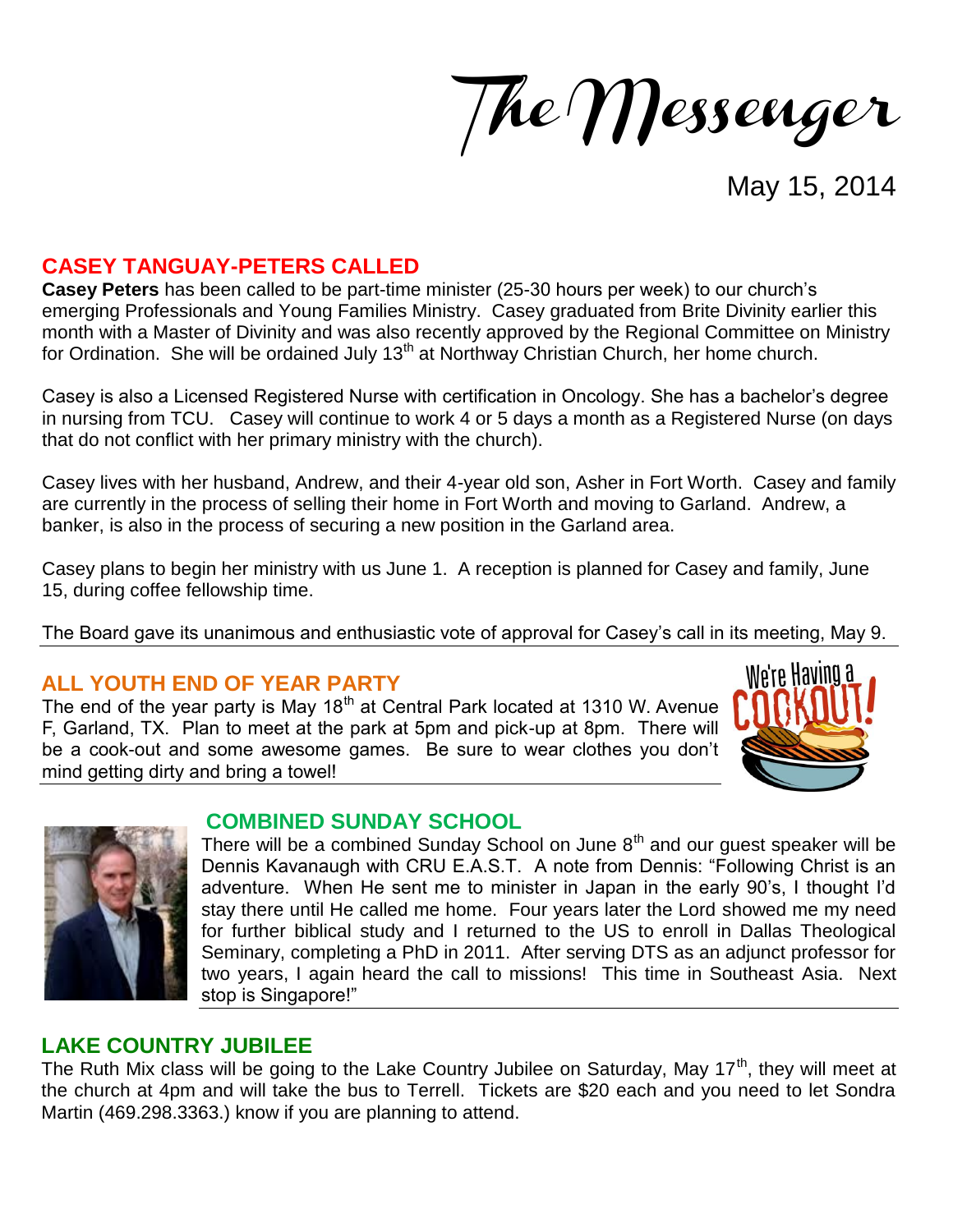## **MOMENT'S REFLECTION**

I bought George Sander's book a couple of weeks ago. It's a lovely little book with colorful illustrations. Only 33 pages. Takes about 10 minutes to read. I've read it several times.

The book is a copy of Sander's commencement speech given at Syracuse University last spring.

**Congratulations by the way: Some Thoughts on Kindness.**  That's the name of the book.

"Who in your life do you remember most fondly, with the most undeniable feelings of warmth," Sander's asks? "Those who were kindest, I bet. It's a little facile, maybe, and certainly hard to implement, but I'd say, as a goal in life, you could do worse than: try to be kinder."



Jenny and I went to an annual Spring-Fling at the Hella Temple last Friday night. The regularly- gifted kids have a Prom Night. The kids Jenny teaches, the differently-abled, have a Spring-Fling. For as many years as Jenny has taught those wonderful kids, we've gone each May to eat dinner and dance with some of them. And to meet their parents.

This year, a church from Sachse asked if they could sponsor the event. I was so deeply touched by their extraordinary kindness. It puts a lump in my throat to simply write about them. They treated the kids and their parents with such grace and respect. At the end of the night, I couldn't decide who impressed me more: the kids and their parents, or the folk from that church who took a whole night to help some of the ones we often choose to ignore.

I have great admiration for the folk at the Hella Temple, too. I respect the causes they sponsor. And, as the picture shows, I really like their parking signs. I'm wondering if maybe I could get the Trustees to make me a sign like this. High Priest and Prophet.

I'm joking, of course. Last Friday night had nothing at all to do with titles and credentials. Nothing to do with designer prom dresses. Nothing to do with a person's relative importance. It had to with kindness. Sander's is right, of course. I won't soon forget the people of Northside Church of Sachse who made a lasting memory for "Jenny's kids." People who serve others with kindness like that don't need special signs. You can tell by watching the manner of their lives that they're God's greatest "High Priests and Prophets." The rest of us are still trying to learn with what they already know. –Dan

#### **PRAYER REQUEST**

MARTY ROGERS-CUP OF LIFE JUDI ARCHIBALD-THE GRAPEVINE GARY CARROLL-HANDS OF FAITH STATES AND MARTHA FERRELL - CIRCLE OF FELLOWSHIP PAT ASTON - FISHERS OF FAMILIES RUTH REMEUR-HANDS OF FAITH PEGGY GUTHRIE-THE GRAPEVINE HELEN PLATT - FISHERS OF FAMILIES

# **NEW CHURCH PICTORIAL DIRECTORY**

Photo make up day is Saturday June 14th. Please call the church office to schedule your appointment for pictures or you may go to our website at [www.fccgarland.org](http://www.fccgarland.org/) and schedule your appointment. Thanks again to everyone for participating in making our new church pictorial directory a success. If you have questions, please call Brenda Crosthwaite at 972-495-3681.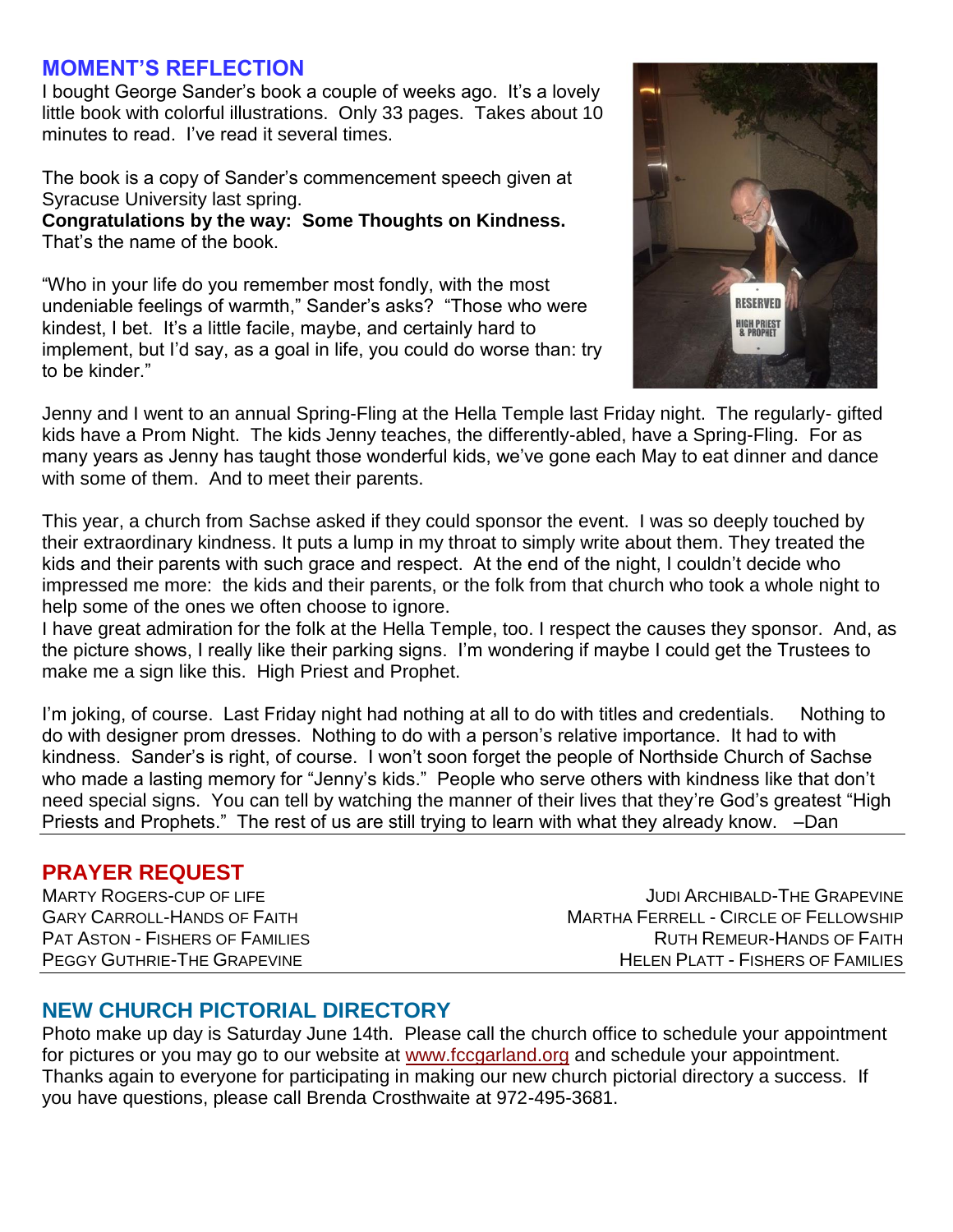## **SUMMER FAMILY ACTIVITIES**

Movie Night at 7pm - June 11<sup>th</sup>, July 9<sup>th</sup>, August 6<sup>th</sup> Game Night at 7pm - July 20<sup>th</sup>, August 6<sup>th</sup>, August 20<sup>th</sup>

#### **THIS WEEK'S SERMON**

**May 18, 2014 (Senior Graduate Sunday)** 

**Sermon:** "The Next Act: Playing the Part" **Scripture:** Isaiah 6:1-8

**Synopsis:** This week's text recalls the familiar story of the call of young Isaiah to be a prophet. Isaiah's story plays out the way a lot of our life stories play out: we get called to do jobs, to go places we never dreamed possible. Recall the story of young Jeremiah who protested God's claim on his life. Recall the story of Moses who had the passion for leading, but wasn't so good at public speaking. Recall Jonah who said God's claim on his life was absolutely the last thing in the world he wanted to do, but despite a bad attitude did what God asked anyway. Here on this bright Sunday in May, with the leaves still fresh on the trees, and all of life before us, I have a word for this year's graduates. Dream big, but in a world with God, be prepared to do anything, go anywhere. And don't be surprised if ten years from now you find yourself saying: "Never thought I'd do this." Here on the cusp of commencement, I want to reflect on the next act our graduates and their young lives will play. Here I want to say that like Isaiah, like Jeremiah, like Moses, perhaps even like Jonah, what will matter most in your Christian life is not that you think you're ready for all that comes next but that, in faith, you step up with courage and conviction to play the part God calls you too.

**Scripture Link:** <http://bible.oremus.org/?ql=266510126>

# **SNACKS FOR MISSION TRIP**

If you would like to donate individually wrapped snacks to our 17 youth and adults going to Galveston, TX from July  $13th-19<sup>th</sup>$  please place them in the bin in Fellowship Hall. We would love things like granola bars, snack pack chips, fruit snacks. We are not asking for water or Gatorade this year.



## **DAY TRIP TO HAM ORCHARDS**

The Elite Group would like to invite you to take a day trip to Ham Orchards on Friday, June 20th in Terrell, TX. We will take the church

bus and plan to leave the church at 9:30am. We will visit the orchard and then have lunch on our way back. Contact Sondra Martin at 469.600.3168 for any additional information.

## **PRESCRIPTION EYEGLASS/SUNGLASS DONATIONS**

The Disciples Women's Ministry would like to ask for everyone's help in collecting prescriptions eyeglasses or sunglasses you no longer wear. All the glasses will be taken to the 2014 Disciples Women's Quadrennial Assembly in June to donate to the Lions Club. This outreach project is in honor of FCCG member,



Tom Daniel and his many years of dedicated service to the Lions Club organization. There will be a box in Fellowship Hall in which the glasses may be deposited.

## **2014 CCSW MEN'S RETREAT**

The CCSW Men's Retreat will be held at Lake Brownwood Christian Retreat on September 19th-21<sup>st</sup> at 9030 Retreat Road, Brownwood, TX 76801 (325) 785-5133. The theme will be "In, NOT Of This World". Guest speakers will be Rev. Dr. Raumone Burton, Senior Minister, University Christian Church in Houston, TX and Rev. Mark Denton, Senior Minister, West Mesa Christian Church in Albuquerque, NM. Highlights are: PREACHING \* TEACHING \* SINGING \* WORSHIP \* FELLOWSHIP \* WORKSHOPS \*